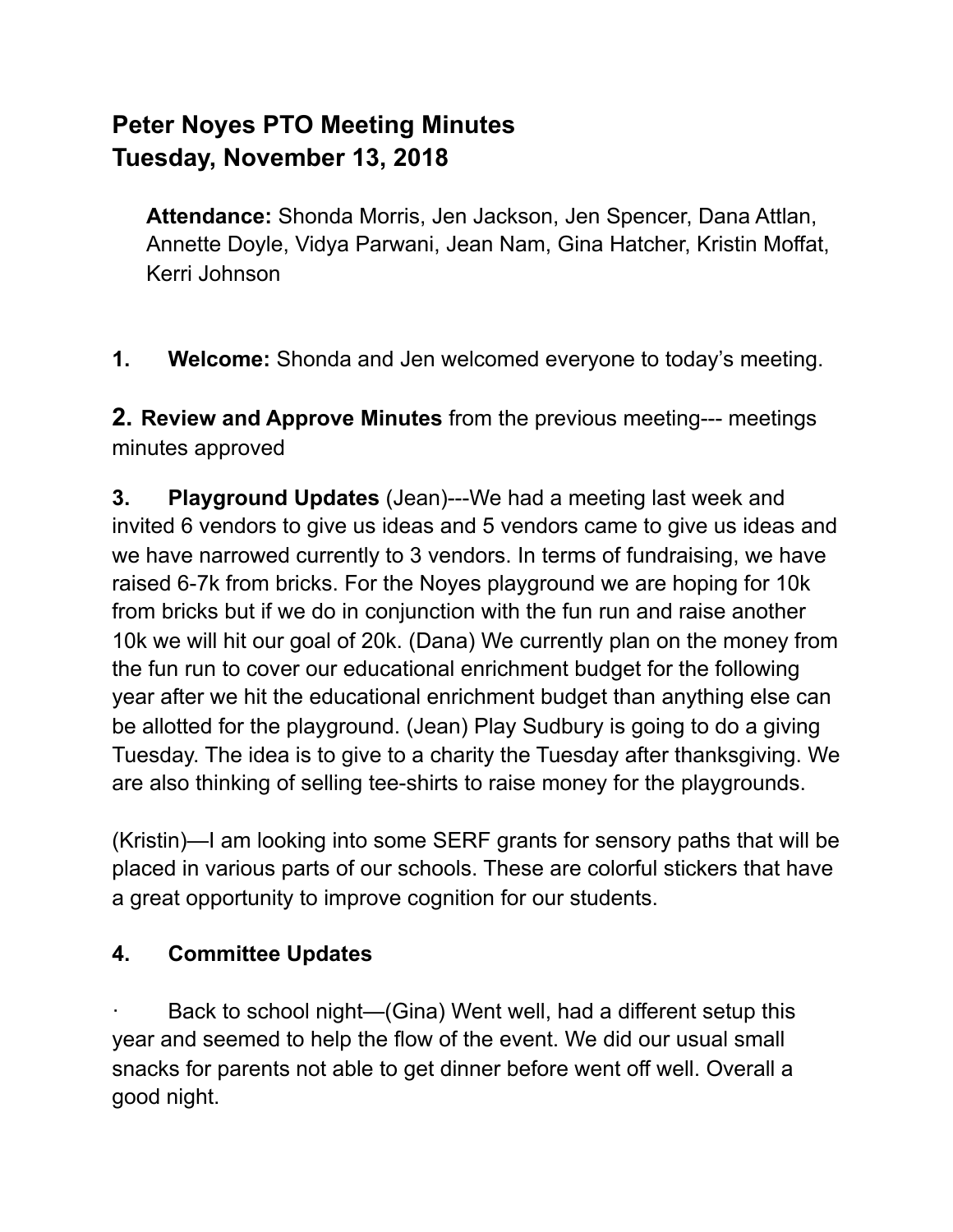· Trunk or treat—(Gina) It was a really great time. We ended up with 21 cars donating their time and resources to decorate their cars. It was a cold night, the thought after was a hot chocolate/coffee station would be a great addition to the event. Possibly a 5<sup>th</sup> grade event to help with fundraising. Plan is to do Spooktacular event next year and alternate between the two.

Fall Book Fair (upcoming)—(Shonda)Krista Bolduc needs a lot of help, help with the coins, setup, takedown and volunteer positions during the week. A signup genius will be going out soon.

Hospitality (upcoming) teacher's cookie swap (Dec 11<sup>th</sup>) (Shonda) A beloved event of the teachers. A signup genius will be going out for people to bake and bring in cookies for our teachers.

· PTO fundraising gift cards for the holidays (Dana)— A new, easy fundraiser for us this year—It's our gift card program and a percentage of the money earned from the gift cards — will go on our PTO website, Friday flyers, ? possible sell it during the night book fair—pay with cash or check directly to the PTO—they do have a PayPal account from scripts, there is a nominal fee—there is a code that you need to use that will be sent out.

### **5. Open Positions**

- · Noyes Wear (1 openings)
- · Greenhouse and Garden (3rd grade parent)
- · Metco Parent Liaison (1 opening)
- · New Events Committee (1 opening)
- · **Yearbook (2 openings) (Big need)**
- · Spring book fair (2 people)
- · Hospitality chairs (2people)
- · Sunshine fund (1people)

## **Comments/Open Discussion**

· (Kristin) Square on art is approved to do again this year

**Auction:** Scheduled for April 6<sup>th</sup> hoping to have it at

Battleground road in Marlboro. We are wondering if they would close because they are owned by 29 Sudbury, luckily another school is doing their auction this weekend. We are hoping to find out how theirs